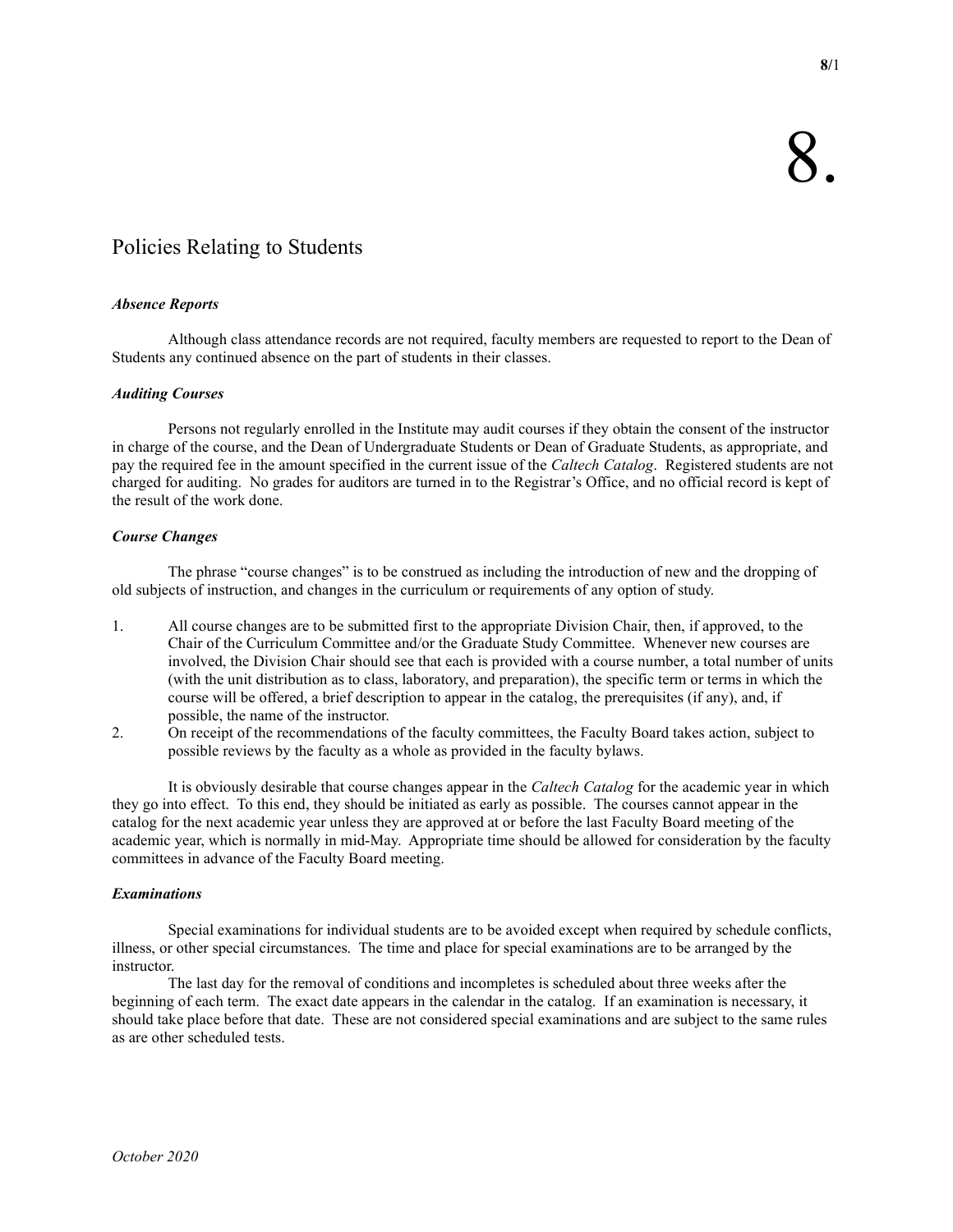#### Faculty Responsibilities for Students

 Faculty members are expected to act as advisors to the undergraduates. All freshmen are assigned to faculty advisors who interest themselves in the freshman's progress and advise on questions or problems. All members of the three upper classes are assigned to option advisors who interest themselves in the students' selection of courses, their progress toward their degrees, and, eventually, in their placement in industry or graduate school.

 Serving as thesis advisor to a graduate student is often among the most important responsibilities of a faculty member. In addition, in the graduate options, graduate students may be academically associated with an informal group of the faculty governing the option. Faculty members from each area of graduate study are also available for consultation on problems concerning academic programs, degree requirements, financial aid, etc. Faculty members serve on thesis examining committees and oral examinations for graduate degrees.

#### Faculty/Student Relations

 Coordination and cooperation between students and faculty with regard to campus affairs are secured through the presence of students on faculty committees through the Office of the Vice President for Student Affairs, and by means of other less formal mechanisms.

#### Guidelines for the Graduate Student-Faculty Advisor Relationship

 This section is repeated in the Caltech Catalog under Graduate Policies and Procedures. Please see the catalog version for up-to-date page references.

 The relationship between a faculty advisor and graduate student should be founded on mutual respect and open communication. Advisors and students should discuss the nature of their working relationship early and continue this discussion throughout their period of collaboration to ensure mutually understood and compatible expectations. These discussions should be frequent and open, and should include not only work, research goals, and performance reviews, but also change of status, time for personal and family responsibilities, time off (see catalog), and concerns about academic or work situations. Both the student and advisor have the obligation to initiate meetings as necessary to ensure the success of the relationship.

 After achieving candidacy, each Ph.D. student should be assigned a thesis advising committee of three or more faculty members. This committee should meet informally at least once a year beginning in the fourth year of graduate study.

 The graduate student-faculty advisor relationship should be guided by norms of fairness and professionalism. Both faculty and graduate students should avoid relationships that conflict with their respective roles and duties at Caltech. Both are bound by the prevailing policies prohibiting discrimination and harassment (see catalog). Concerns relating to academic or work situations should be raised promptly between the persons directly involved and handled informally if possible. Both students and advisors have the responsibility to raise and address concerns and conflicts promptly, honestly, and in a manner that conforms with academic integrity and professionalism. Caltech policy requires that students' concerns be addressed fairly and promptly and prohibits the retaliation or discrimination against students for appropriately voicing or raising a concern.

 If a problem remains unresolved or if direct discussion is not possible, a student can seek assistance from Division officers (e.g., Option Representatives) or the graduate deans. At any time a student may request that discussions remain confidential. For more details about sources of assistance, consult the graduate option regulations (see catalog) and the Student Problem Resolution Process (see catalog).

## Field Trips

 Instructors in charge of field trips should notify the Registrar's Office at least five days in advance of the date of such trips. The Registrar's Office will, in turn, notify the instructors whose classes will be affected by the absence of students. In the case of small groups, students should notify their instructors.

#### The Honor System

 The honor system at the Institute also covers course work including examinations, tests, laboratory reports, and homework. It applies to both undergraduate and graduate students. Instructors should always keep in mind that